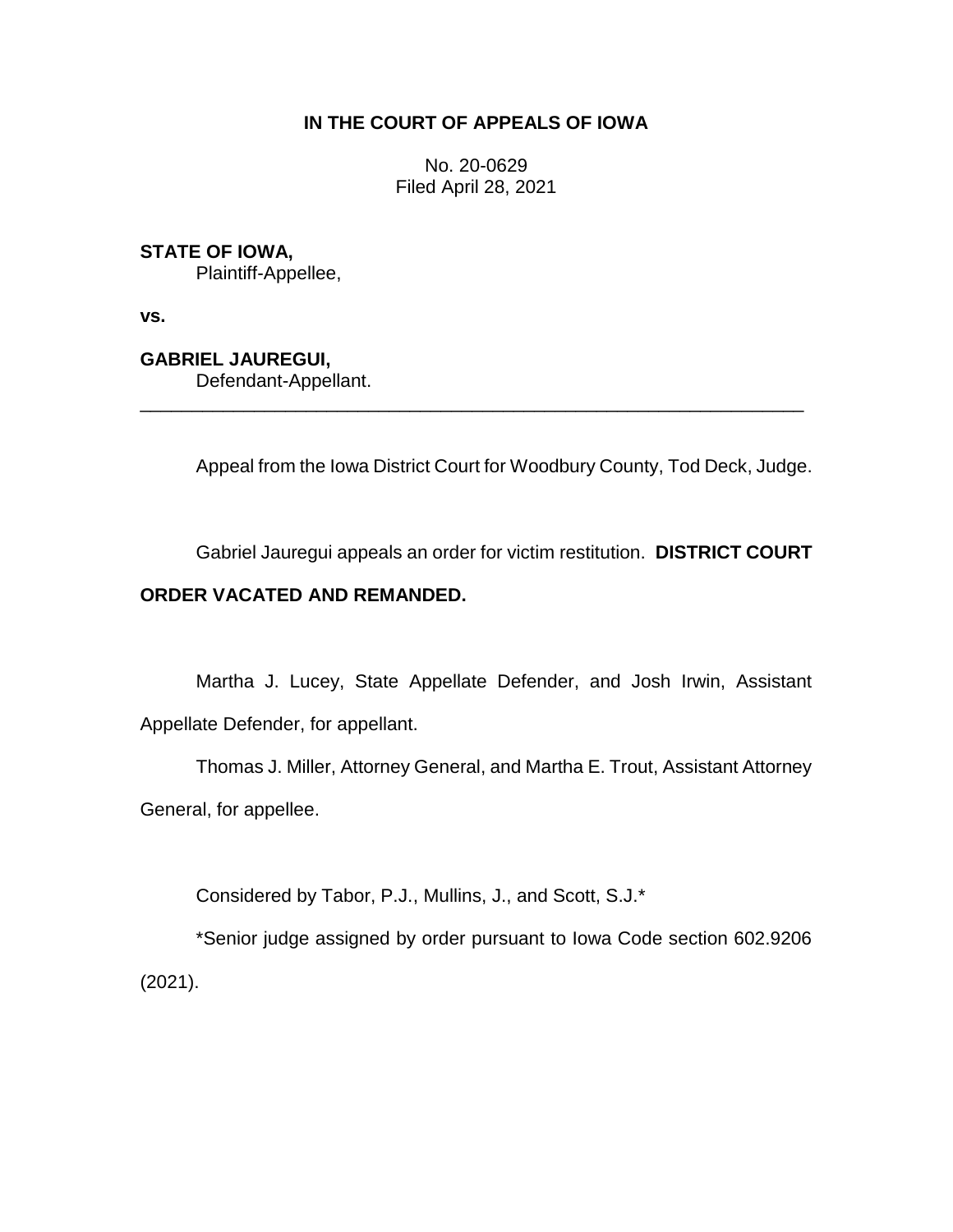#### **SCOTT, Senior Judge.**

Gabriel Jauregui appeals an order for victim restitution following his guiltyplea conviction.<sup>1</sup> He claims the "district court erred in assessing restitution which was not causally related to the admitted acts underlying the offense of conviction, and in an amount unsupported by the evidence."

### **I. Background**

 $\overline{a}$ 

Jauregui was charged with various crimes for conduct occurring in March 2019. He ultimately entered into a plea agreement with the State, pursuant to which he would plead guilty to one count of attempting to entice a minor in return for the State's dismissal of the remaining charges. In the written plea agreement, Jauregui admitted he attempted to entice an eleven-year-old female to provide him with nude photos of herself, he possessed the requisite specific intent, he did so with the purpose of arousing or satisfying his sexual desires, he reasonably believed the child was under thirteen, and he had no authority to commit the act. He echoed these acknowledgements at the plea and sentencing hearing. The court imposed sentence but set the issue of victim restitution for a separate hearing.

The victim's mother submitted a victim impact statement detailing the emotional trauma the family suffered as a result of Jauregui's actions, which resulted in "lost wages" due to the mother missing work to deal with the child's emotional fallout. She submitted a pecuniary damages statement requesting

<sup>1</sup> The State agrees Jauregui has good cause to appeal because he is challenging a component of his sentence as opposed to his guilty plea. *See* Iowa Code § 814.6(1)(a)(3) (Supp. 2019); *State v. Damme*, 944 N.W.2d 98, 104–05 (Iowa 2020).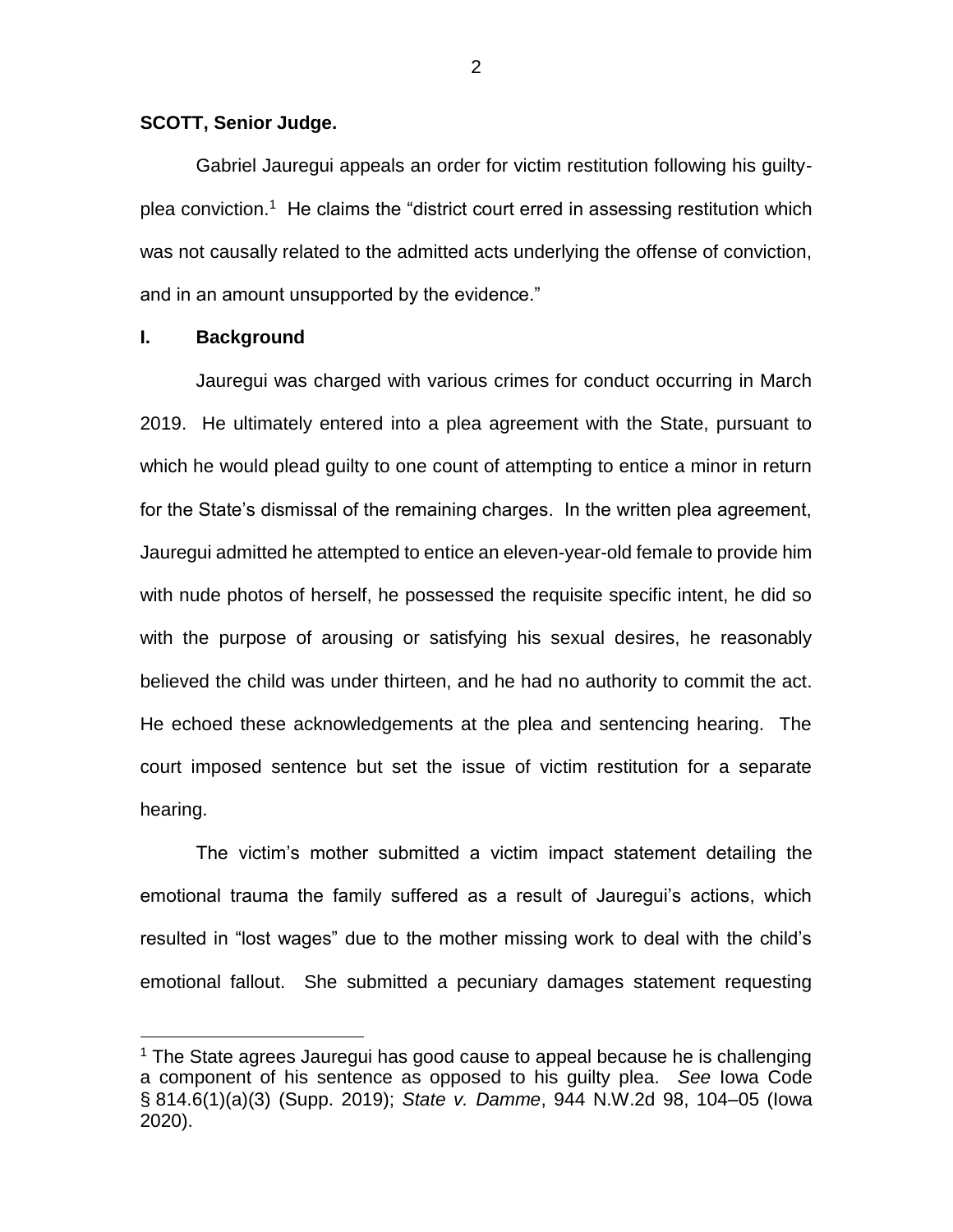\$4944.00 in restitution as a result of her lost wages, attached to which were the mother's time cards detailing her work schedule. $2$ 

The single mother is an oncology nurse. She earns \$25.75 per hour plus a 10% night differential. Her shifts range from twelve to sixteen hours, but if she utilizes paid-time off (PTO), she is only allowed to use up to twelve hours per day. The child first disclosed her allegations on April 2, which were relayed to the mother by law enforcement. The mother missed her scheduled shift on this date, and it appears she utilized 5.53 hours of PTO. She also missed the entirety of her shift on April 5, the day prior to which the mother took the child to a child advocacy center for examination. The child did okay though most of April, but come early May, she began to struggle again due to the circulation of rumors at school. The mother missed her shifts on May 2 and 3 as a result thereof. It appears she utilized 6.82 hours of PTO on May 2. The mother also missed her shifts on May 21 and 22. It appears she utilized 20.58 hours of PTO on these dates. On June 17, the mother reported for her shift but left early to tend to the child, and it appears she was compensated for four hours of work and she used 9.5 hours of PTO. She also missed her shifts on June 26 and July 2 and 3. It appears she used 8.02 hours of PTO on July 2.<sup>3</sup> She testified she missed her shifts on August 3, 4, 11, 12, and  $25.^4$ 

 $\overline{a}$ 

 $2$  We note the time cards are somewhat difficult to decipher and are illegible in some respects.

<sup>&</sup>lt;sup>3</sup> The time cards also show the mother took leave under the Family and Medical Leave Act (FMLA). The mother's testimony indicates she was not compensated for this leave. We reject Jauregui's interpretation of the mother's testimony to the contrary.

<sup>&</sup>lt;sup>4</sup> There was no other documentary evidence the mother missed her August shifts.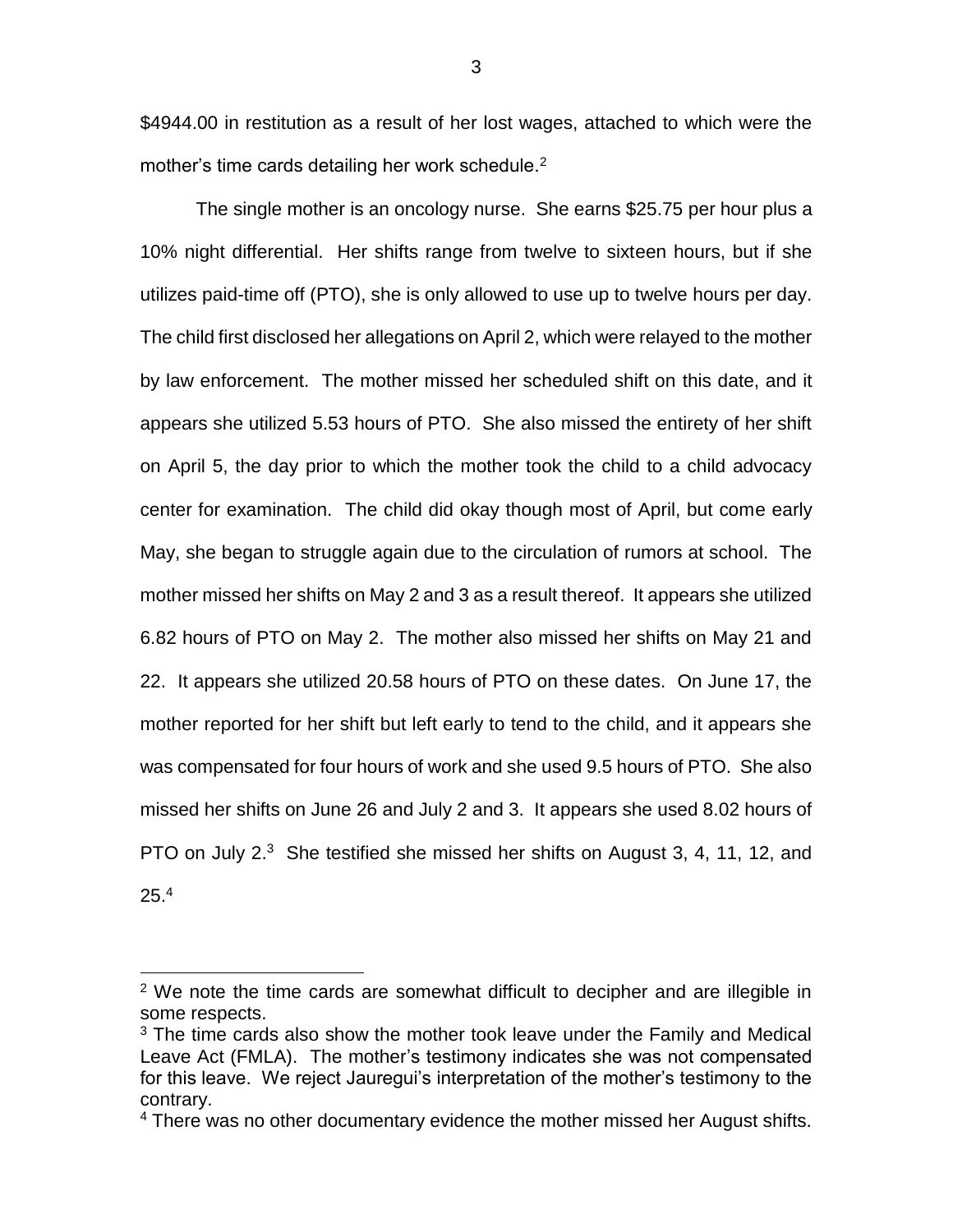Following a restitution hearing, the court entered an order for victim restitution in favor of the mother in the amount of \$4944.00. Jauregui appeals.

### **II. Standard of Review**

Our review is for legal error, and our sole task is to "determine whether the court's findings lack substantial evidentiary support, or whether the court has not properly applied the law." *State v. DeLong*, 943 N.W.2d 600, 604 (Iowa 2020) (quoting *State v. Jenkins*, 788 N.W.2d 640, 642 (Iowa 2010)).

### **III. Analysis**

Jauregui challenges the order for restitution on two grounds: (1) "the claim bears an insufficient causal relationship to the admitted acts underlying [his] offense" and (2) "the amount of restitution ordered is not supported by the evidence."

The court is required to "order that restitution be made by each offender to the victims of the offender's criminal activities." Iowa Code § 910.2(1). Restitution includes "pecuniary damages," which

means all damages to the extent not paid by an insurer on an insurance claim by the victim, which a victim could recover against the offender in a civil action arising out of the same facts or event, except punitive damages and damages for pain, suffering, mental anguish, and loss of consortium.

*Id.* § 910.1(3)–(4). "'Victim' means a person who has suffered pecuniary damages as a result of the offender's criminal activities." *Id.* § 910.1(5). The party seeking restitution "must show a causal connection between the underlying crime and the amount claimed." *DeLong*, 943 N.W.2d at 605. "[A] victim must 'prove a prima facie case of liability premised on some civil theory.'" *State v. Shears*, 920 N.W.2d 527, 536 (Iowa 2018) (quoting *State v. Starkey*, 437 N.W.2d 573, 574 (Iowa 1989)).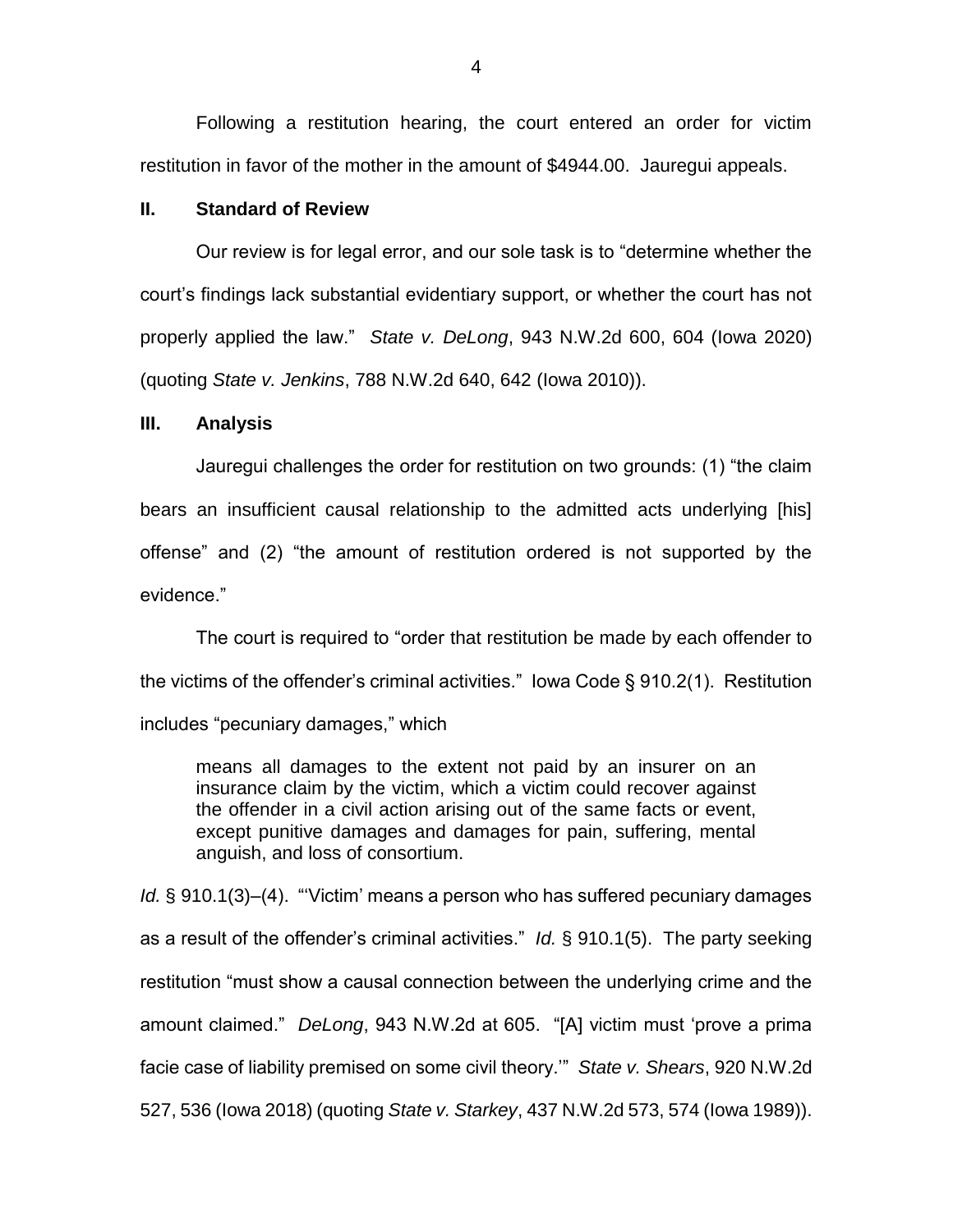"[I]n order to support a civil theory of liability, proximate cause [is] a necessary element." *Id.* "[T]he standard of causation generally applicable in civil matters controls the scope of restitution under the statute." *Id.* at 539.

Jauregui first claims "[t]he state of the law regarding the causation standard applied to criminal restitution issues is unclear." He highlights *State v. Roache*, 920 N.W.2d 93, 96 (Iowa 2018), where our supreme court held "the scope-ofliability analysis in sections 29 and 33 of the Restatement (Third) of Torts: Liability for Physical and Emotional Harm (Am. Law Inst. 2010) [hereinafter Restatement (Third) of Torts] applies to criminal restitution determinations," and *Shears*, 920 N.W.2d at 540, which was filed two weeks after *Roache*, where the court questioned "whether we should utilize the tort concepts recently adopted from the Restatement (Third) of Torts, *see Thompson* [*v. Kaczinski*], 774 N.W.2d [829,] 839 [(2009)], or statically apply concepts of prior tort law in existence at the time the statute was enacted in 1982." The *Shears* court proceeded to analyze causation under both standards and concluded the result would be the same under either. *Shears*, 920 N.W.2d at 541–45. But the *Shears* court did not disavow *Roache*, and it characterized "the scope-of-liability analysis of *Thompson*," as "cleaner." *Id.* at 541. While we are somewhat curious why the *Shears* court did not specifically adhere to its recent adoption in *Roache*, we find the court's specific adoption of the *Thompson* analysis as to causation for restitution purposes more compelling and, thus, controlling. And the supreme court recently signaled that the *Thompson*  standard applies to criminal restitution. *See State v. Waigand*, 953 N.W.2d 689, 694–95 (Iowa 2021) ("The defendant's criminal conduct must have been the cause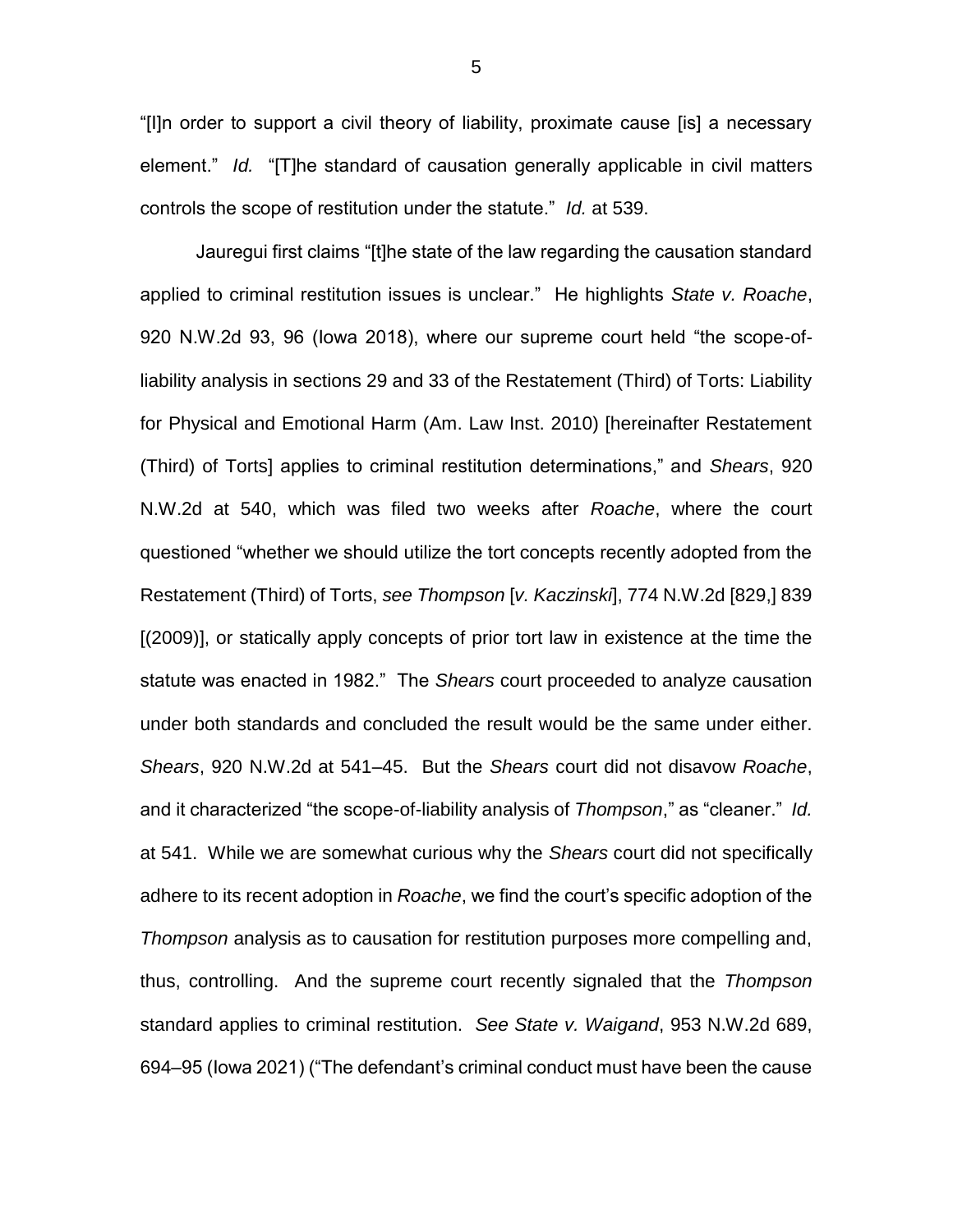in fact of the loss and within the scope of liability." (citing *Shears*, 920 N.W.2d at 541 (applying *Thompson*, 774 N.W.2d at 837))).

Under the *Thompson* standard, we consider whether Jauregui's conduct was a factual cause of damages and whether the damages fall within the scope of liability. *See id.*; *Roache*, 920 N.W.2d at 102–103. Determining factual causation contemplates a "but for" test:

[T]he defendant's conduct is a cause in fact of the [victim]'s harm if, but-for the defendant's conduct, that harm would not have occurred. The but-for test also implies a negative. If the [victim] would have suffered the same harm had the defendant not acted negligently, the defendant's conduct is not a cause in fact of the harm.

*Roache*, 920 N.W.2d at 101 (first alteration in original) (quoting *Berte v. Bode*, 692 N.W.2d 368, 372 (Iowa 2005)). Upon our review of the evidence, we easily find Jauregui's conduct was a factual cause of the mother's lost wages. But for his acts, the child would have never suffered emotional trauma and suicidal behavior, thus resulting in this single mother having to take time off work to tend to the child's emotional well-being and safety. As the mother put it, she could not leave the child unattended at home during her long shifts or she might not have had "a daughter to come home to."

We turn to the scope of liability. This inquiry "is fact-intensive as it requires consideration of the risks that made the actor's conduct tortious and a determination of whether the harm at issue is a result of any of those risks." *Id.* (quoting *Thompson*, 774 N.W.2d at 838). "An actor's liability is limited to those harms that result from the risks that made the actor's conduct tortious." Restatement (Third) of Torts § 29. In determining whether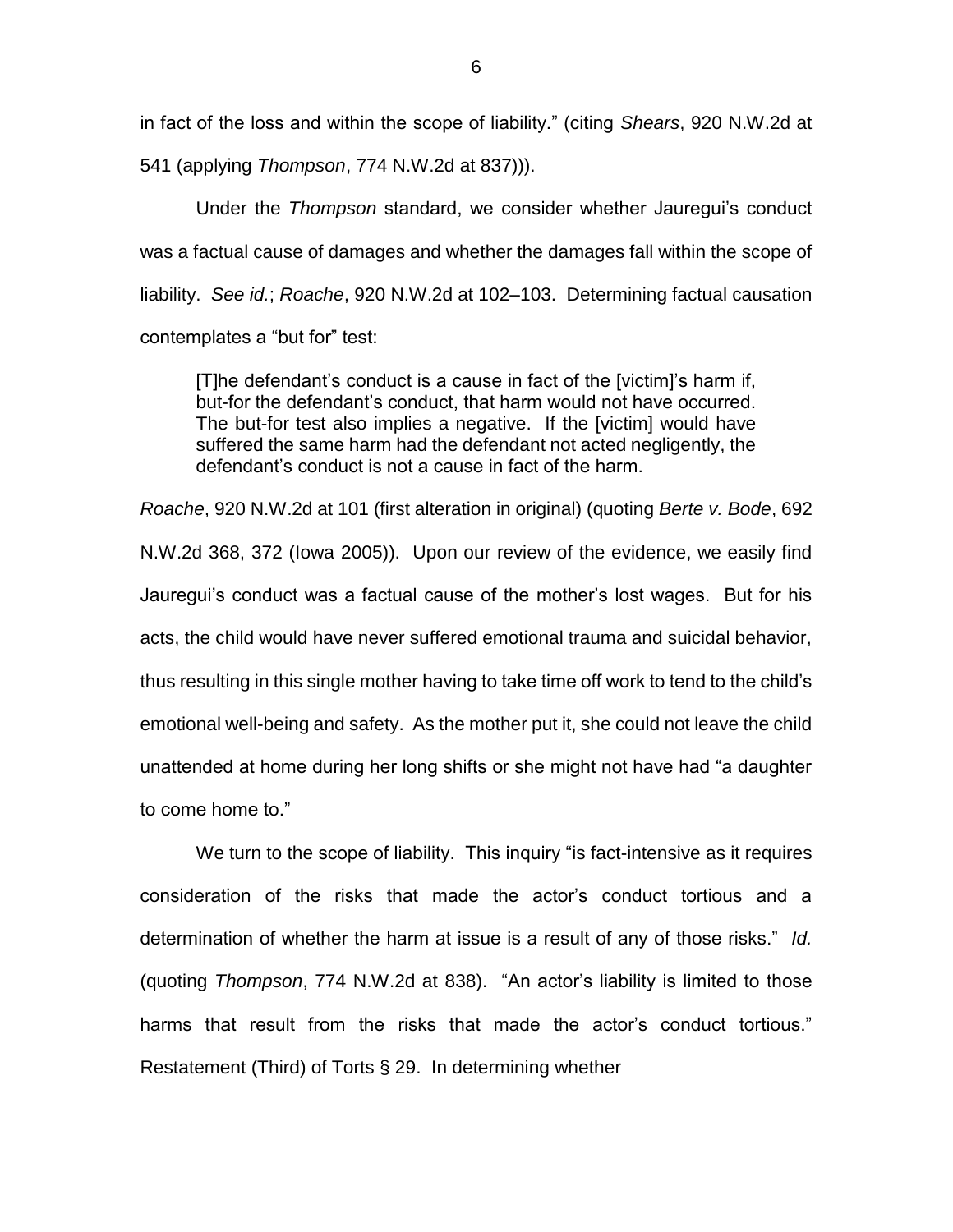the [victim]'s harm is beyond the scope of liability as a matter of law, courts must initially consider all of the range of harms risked by the defendant's conduct that the jury *could* find as the basis for determining [the defendant's] conduct tortious. Then, the court can compare the [victim]'s harm with the range of harms risked by the defendant to determine whether a reasonable jury might find the former among the latter.

*Roache*, 920 N.W.2d at 101 (second alteration in original) (quoting *Thompson*, 744 N.W.2d at 838). The scope of liability is broader for some torts: "An actor who intentionally or recklessly causes harm is subject to liability for a broader range of harms than the harms for which that actor would be liable if only acting negligently" but is "not subject to liability for harm the risk of which was not increased by the actor's intentional or reckless conduct." *Id.* at 101–02 (quoting Restatement (Third) of Torts § 33(b), (c)). For example, a pedestrian being stricken by a negligent driver is one of the potential harms resulting from negligent driving and falls within the scope of liability. Restatement (Third) of Torts § 29, cmt. a, ill. 1. But a child dropping a loaded shotgun on her foot and breaking her toe would not be within the scope of liability for the act of an adult giving the child the gun, because the potential harm would be that the child would shoot someone with it, not drop it on her foot. *Id.* cmt. d, ill. 3.

We first consider the range of harms risked that could be used to formulate a basis Jauregui's conduct was tortious. Certainly, the emotional trauma and suicidal behavior on the part of a young child resulting from Jauregui's admitted conduct falls within that range. And Jauregui's conduct went beyond negligence, so he is subject to a broader range of harms. *See Roache*, 920 N.W.2d at 101– 02. We find that the risk of a single parent of a young child would have to provide heightened care and attention to a traumatized child also falls within the range of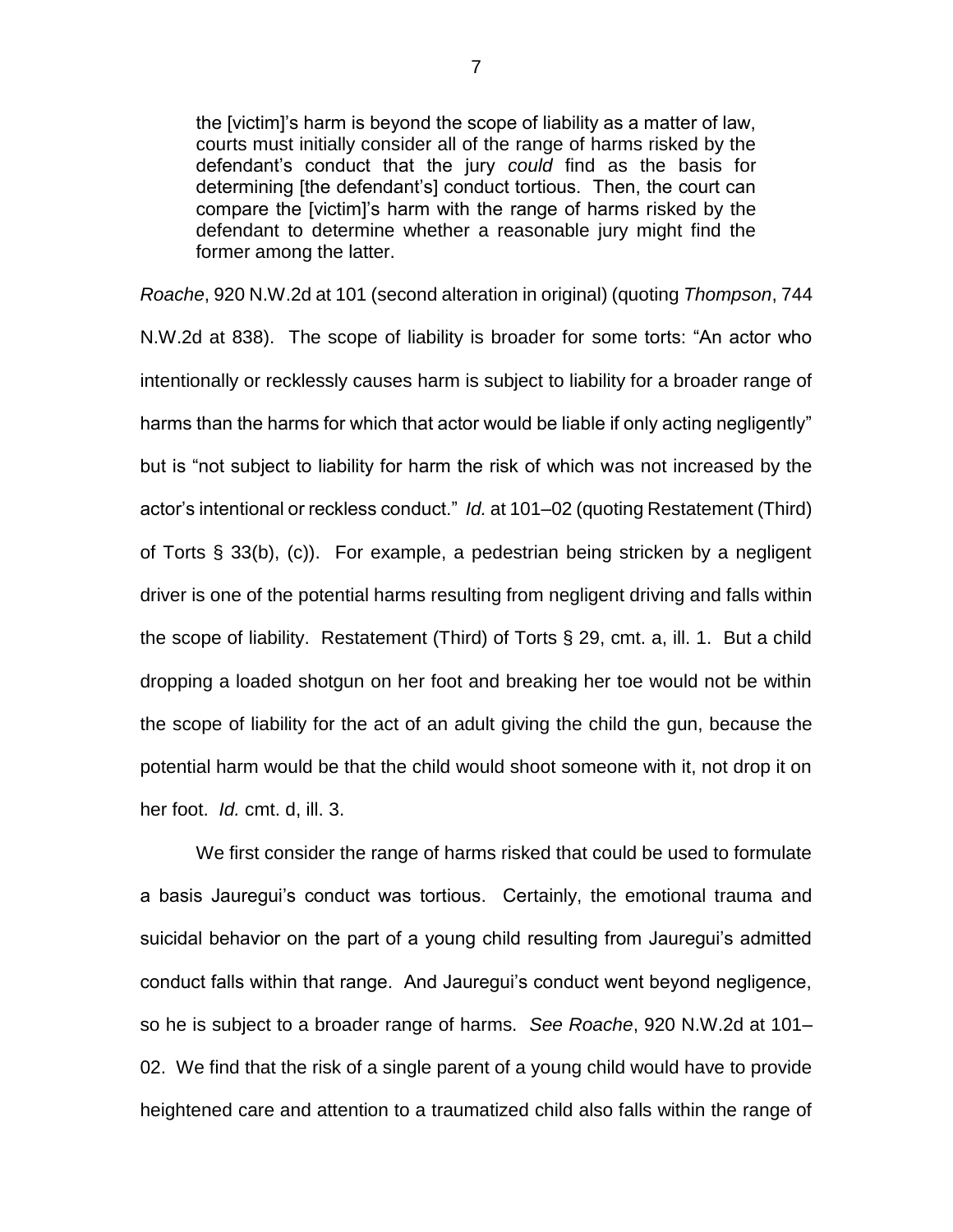harms risked by Jauregui's conduct, as does the risk that such a parent would be required to miss work and forgo income. So we find the risks of harm fall within the scope of liability and causation exists. We reject Jauregui's claims certain events—the child undergoing a rape examination, the opening of a child welfare investigation, and bullying at school—amount to intervening or superseding causes sufficient to cut off liability. In this day and age, those events are normal and foreseeable consequences of Jauregui's admitted conduct. So the subsequent events were insufficient "to break the chain of causal events between" Jauregui's conduct and the victim's injury. *See Hayward v. P.D.A., Inc.*, 573 N.W.2d 29, 32 (Iowa 1997).

We turn to Jauregui's challenge to the sufficiency of the evidence supporting the award of restitution. Jauregui first challenges the court awarding the mother amounts for hours of which she utilized PTO. The State only addresses the first day the mother missed, April 2, when she burned 5.53 hours of PTO. The State appears to agree the mother's award should not reflect time the mother was compensated due to using PTO. But our interpretation of the evidence discloses she used PTO on several other occasions. Over the fifteen days the mother alleged to have missed work, she utilized 50.45 hours of PTO. The mother has since discontinued her employment, and there was no evidence that she could have cashed these hours in when her employment ended or that the hours otherwise had value. So we agree the mother is not entitled to restitution for these hours, as she should not be compensated by both her employer and Jauregui. *See Roache*, 920 N.W.2d at 100 (noting one of the purposes of the restitution statutes is "to prevent the victim from receiving a windfall" (citation omitted)).